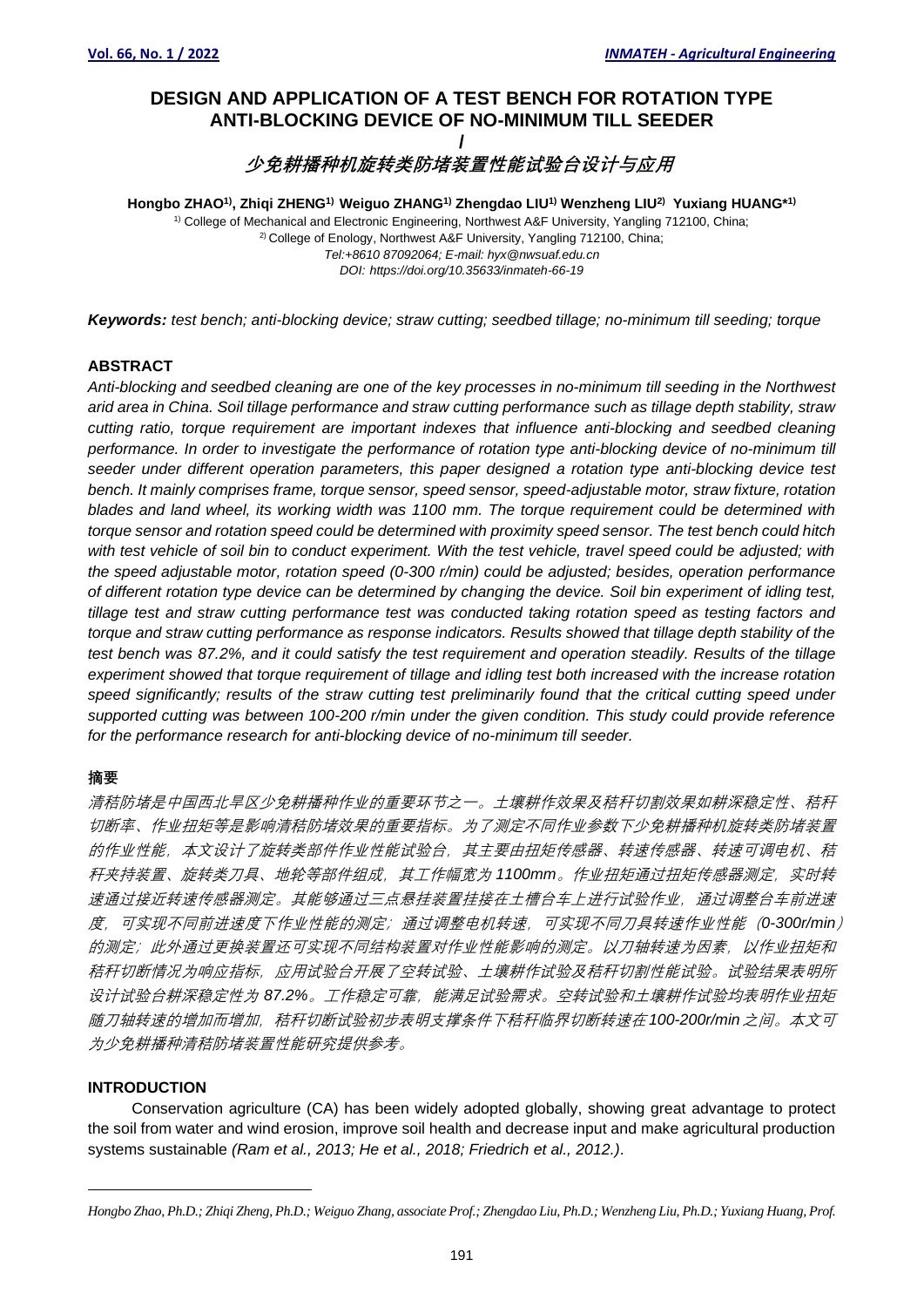According to the research of *Cameron et al. (2014)* CA shows more potential in yield increasing in arid area for its capacity of saving water, such as northwest arid area in China.

The major principle of CA includes minimal mechanical soil disturbance by no-minimum till seeding; and maintenance of a permanent soil cover by mulch or growing cover crops *(FAO., 2012; Gao et al., 2003)*. In order to ensure the anti-blocking and seedbed cleaning performance for no-minimum till seeding in Northwest arid area in China, straw cutting and seedbed tillage are often used as one of the key technical processes in the operation *(Gao et al., 2008; Zhao et al., 2020)*. If the long straws are not successfully cut off, it would be likely to cause blockage by tangling in the opener or between two openers; if the seedbed was not tilled well, the seed cannot germinate successfully *(Vaitauskiene et al., 2017; Zhao et al., 2018)*. Therefore, straw cutting and seedbed tillage performance of the relevant parts could directly affect seeding quality of till seeder.

However, it is usually difficult to obtain some straw cutting and seedbed tillage data in field operation, and it is not convenient to conduct comparison experiment on the straw cutting and tillage performance of different working and structure parameters of the rotation blades of no-minimum till seeder in field. To solve this problem, several straw cutting and tillage performance test benches have been developed. *Hou et al., (2014),* designed a reciprocating cutting test bench for wheat straw, the cutting speed, forward speed, cutting angle and blade gap could be adjusted, the cutting force could be determined. Results showed that blade gap, cutting speed and cutting position had significant influence on the cutting performance. *Lu et al., (2014),* designed a pendulum testing device to determine the critical kinetic energy and critical cutting speed of straw cutting, and found that straw diameter, moisture content has influence on critical kinetic energy and critical cutting speed. *Zeng et al., (2020),* designed a tillage performance test bench which could adjust travel speed, torque, rotation speed of the shaft and tillage depth and collect torque and power consumption. *Li et al., (2012),* designed a rotary tillage test device based on the soil bin test bench, which could collect resistance, torque and power consumption under different working parameters. These test benches could complete straw cutting or tillage experiment and obtain relevant data, but straw cutting torque under different working parameters cannot be tested, while it could generate significant difference in straw cutting performance. Besides, the tillage performance cannot be tested simultaneously.

To this end, this paper aims to design a test bench which could mimic straw cutting and soil tillage process. It could operate with the test vehicle of soil bin. The working parameters such as travel speed and rotation speed of the blade could be adjusted and the torque and rotary speed could be determined conveniently, the rotation type blade could be replaced as well, so as to determine the operation performance of rotation type anti-blocking device of till seeder.

# **MATERIALS AND METHODS**

# *Structure of the test bench*

Based on the requirements of straw cutting and soil tillage, the test bench which could mimic straw cutting and soil tillage process was designed. It mainly comprises the frame, torque sensor, speed sensor, speed-adjustable motor, land wheel, and rotation type blades, as shown in Fig. 1. The working width of the test bench was 1100 mm with two rows of rotation blades and the deepest tillage depth was 150 mm. Considering maize row space the distance between two blades was set as 600 mm. The disc blade could be replaced with rotary blade to test the performance of rotary tillage device.



**Fig. 1 - Test bench diagram**

1. Three-point linkage; 2. Disc blade; 3. Cutter shaft; 4. Side board; 5. Land wheel; 6. Chain drive device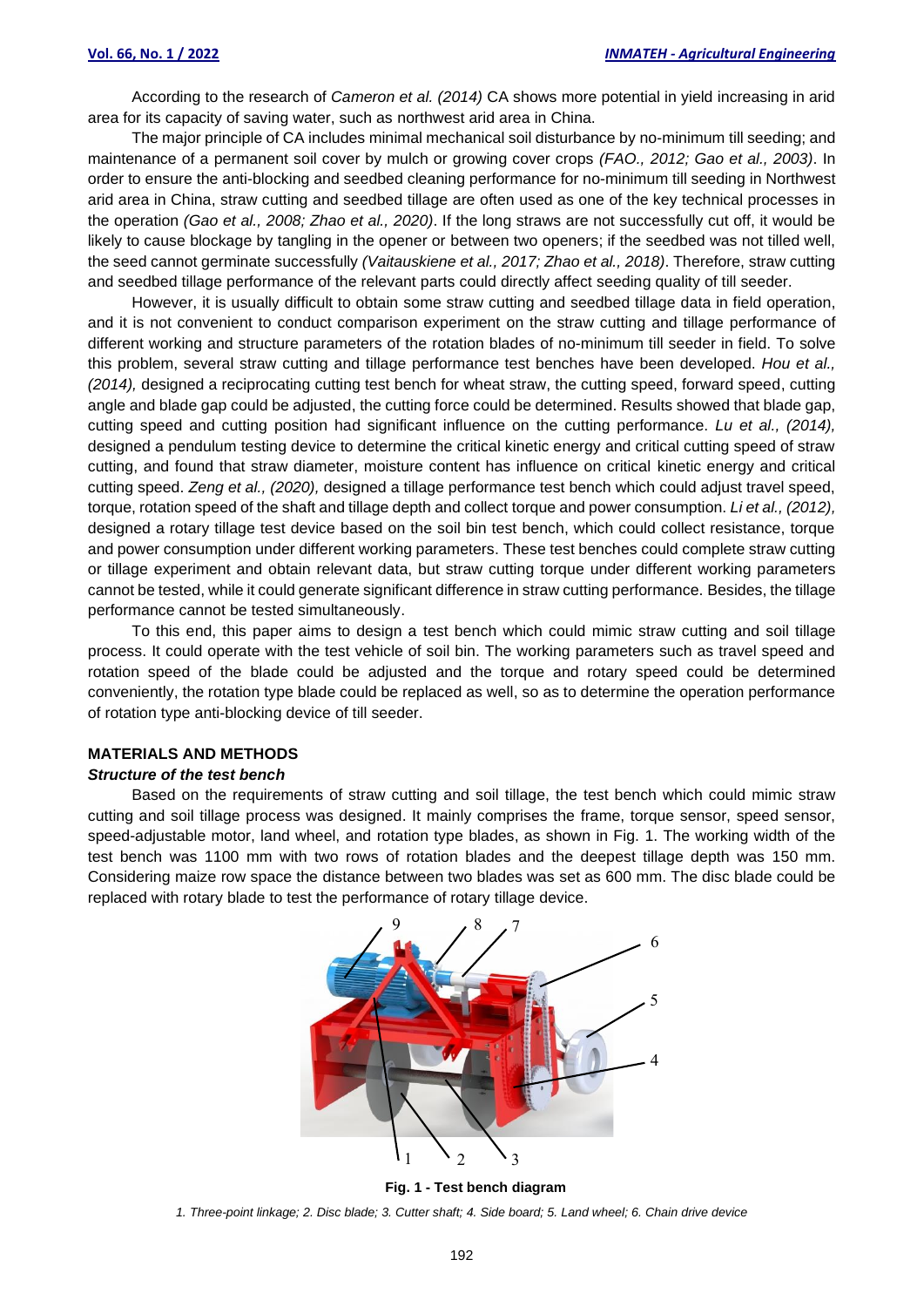#### *7. Torque sensor 8. Speed sensor 9. Speed-adjustable motor*

#### *Operation principle of the test bench*

The straw cutting and soil tillage performance test was designed to be conducted as follows. Firstly, the rotation type anti-blocking device to be tested was installed on the shaft; then, the test bench was hitched on the testing vehicle of the soil bin. Secondly, the test bench was started by turning on the motor and the antiblocking device began to rotate, then the rotation speed was adjusted to the testing value. Thirdly, a certain number of straw was clamped on the straw fixture. At last, the tillage depth was adjusted to the testing value and the testing vehicle of the soil bin could be started to pull the test bench travel forward to tillage or cut off straw samples. At the same time, the rotation speed and torque of the torque sensor was recorded. After one test, the test factors can be changed and the above process can be repeated to conduct the following experiment. The flow chart of the testing process is shown in Fig. 2.



**Fig. 2 - Flow chart of the experiment process**

#### *Rotation radius of the blade*

The rotation radius of the blade is the summation of the shaft radius (38mm), the distance of shaft to soil surface and tillage depth. To avoid straw twining around the shaft, the rotation radius of the blade should not be too small, but with the increase of the rotation radius, arm of force would be longer and the torque requirement would be larger *(Zhang et al., 2009)*. Taking anti-blocking performance and design requirement of the test bench into consideration, the rotation radius of the blade was finally designed as  $r = 275$  mm.

### *Tillage depth*

Based on the agronomy requirement in northwest arid area, the fertilizing depth of maize and wheat is about 8 cm, so that the tillage depth must be deeper than 8 cm. Apart from that, in the arid area, the moisture of surface soil is generally low and could not satisfy the requirement of seed germination. In order to ensure the quality of the seedbed and offer more moisture to the seeds, the tillage depth of rotation type device of nominimum till seeder was generally deeper than 12 cm; this test bench was designed for experimental use, so the maximum tillage depth was designed as 15 cm. Tillage depth could be adjusted by adjusting the land wheel or the lifting height of the three-point linkage in the testing vehicle of the soil bin.

#### *Rotation speed*

Rotation speed of the anti-blocking device is one of the most important parameters that affect the performance of straw cutting and tillage. In the operation of the test bench, the motion of any point at the edge of the blade curve was the combination of uniform linear motion that travels with the test bench and circular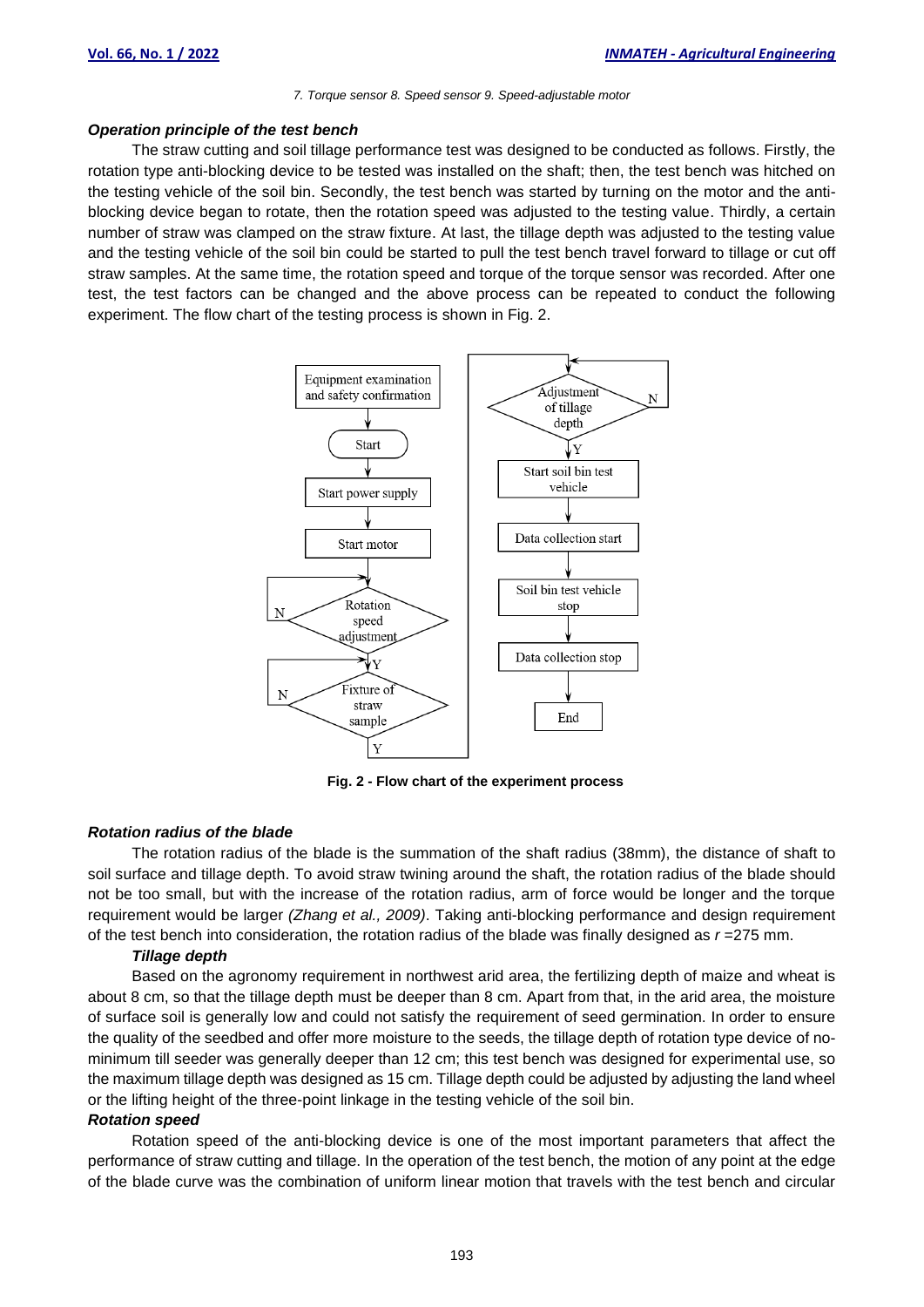motion that circles with the shaft axis. The motion finally displays a trochoid motion in the vertical plane, as shown in Fig. 3.



**Fig. 3 - Trochoid path of any point at the edge of the blade curve**

The kinematic equation of any point at the edge of the blade curve was

$$
\begin{cases}\nx = v_m t + r \cos \omega t \\
y = r \sin \omega t\n\end{cases}
$$
\n(1)

Where,  $v_m$  was the travel speed of the test bench;  $\omega$  was angular velocity of the blade; *r* was the rotation radius of the blade.

Take the derivative of *t*, the absolute linear velocity of the blade tip was  
\n
$$
v = \sqrt{v_x^2 + v_y^2} = \sqrt{v_m^2 + r^2 \omega^2 - 2v_m r \omega \sin \omega t}
$$
\n(2)

And the linear velocity in *x* and *y* direction was

$$
\begin{cases}\nv_x = v_m - r\omega \sin \omega t \\
v_y = r\omega \cos \omega t\n\end{cases}
$$
\n(3)

Based on the research of *Ma et al. (2006)*, under the condition that the straw was laying on soil surface (e.g. one side support cutting), the straw cutting ratio was higher than 98% when the linear velocity of disc blade was larger than 7.4 m/s. According to the research of *Lu, (2014)*, under the manner of two side support cutting, the critical straw cutting speed was 2.86~3.46 m/s. In the operation of no-minimum till seeding, travel speed was about 1 m/s so as to avoid straw blockage caused by high travel speed. For experimental purpose, travel speed could be controlled and adjusted by the testing vehicle of soil bin ranging from 0-3 m/s. Take the above data into equation 2. Under one side support cutting manner, the rotation speed should be designed in the range of 222~291 r/min, under two side support cutting manner, the rotation speed should be designed in the range of 65~155 r/min, so the range of rotation speed should be available to be set higher than 291 r/min and lower than 65 r/min. The motor was selected with a speed adjustable motor, rotation speed could be adjusted mechanically from 0-3000 r/min. Chain transmission, which was frequently used in agricultural machinery was adopted in this test bench, the final transmission ratio was 19:30, while the drive sprocket has 19 teeth and the driven sprocket has 30 teeth. With this transmission system, the adjustment of rotation speed in the test range could be easily accomplished. **Fig.** 4. It was considered in Fig. 4. It was composed in Fig. 4. It was considered in Fig. 4. It was considered in Fig. 4. It was considered in Fig. 4. It was considered in Fig. 4. It was composed in Fig. 4. It was compo

#### *Straw fixture*

According to the literature of agricultural mechanics written by *Geng et al., (2011),* and the research conducted by *Zheng et al., (2016),* supporting manners have vital influence on straw cutting performance and resistance. In order to test the straw cutting performance under different supporting manners, a pair of straw holding device was designed as shown in Fig. 4. It was composed of the top holding part and the bottom holding part, and a supporting pole was weld underneath each bottom holding part to stick into the soil and keep the straw cutting process stable. Before each experiment, the straw was fixed in different ways by the fixture to change the supporting manners of the straw cutting test.



Fig. 4 - Fixture of straw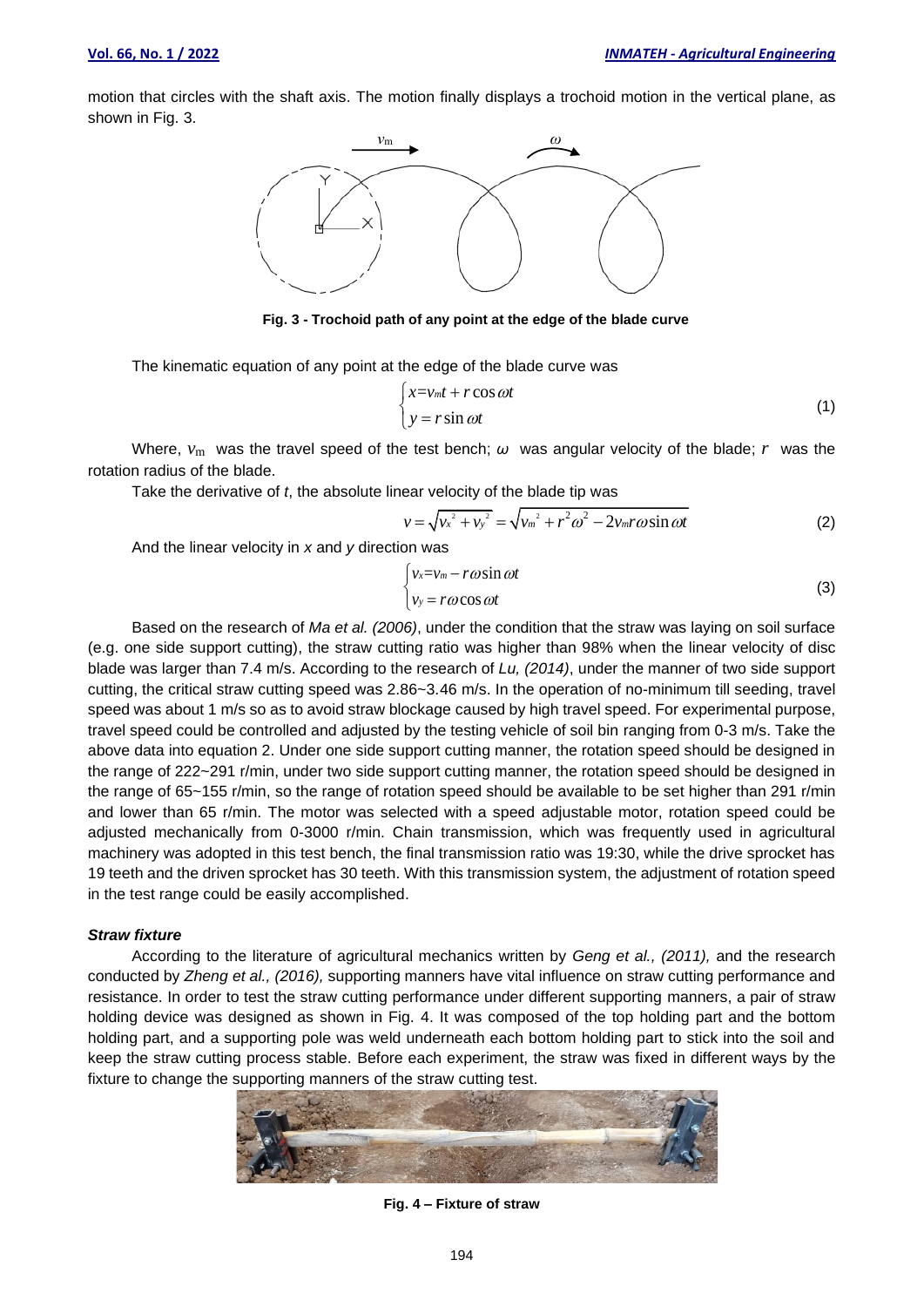## *Experiment description*

Experiment was conducted in January 2022 in an indoor soil bin of College of Engineering and Electronics in Northwest A&F University. The soil bin was 60 m long and soil characteristics are shown in Table 1. The straw sample was collected on September after maize harvesting form experiment field of Northwest A&F University in Yangling, Shanxi Province, China. Its characteristics are shown in Table 2.

**Table 1**

| <b>Experiment condition of soil</b> |                  |                       |                 |                 |               |  |
|-------------------------------------|------------------|-----------------------|-----------------|-----------------|---------------|--|
| Soil<br>texture                     | Soil<br>moisture | Soil compactness/ kPa |                 |                 |               |  |
|                                     |                  | 5 cm                  | $10 \text{ cm}$ | $15 \text{ cm}$ | Mean<br>value |  |
| Loam soil                           | 15.32%           | 1135                  | 994             | 1978            | 1369          |  |

**Table 2**

| Average straw diameter | Average straw moisture | <b>Straw variety</b> |
|------------------------|------------------------|----------------------|
| 15.4 cm                | 9.3%                   | Shandan 650          |

**Experiment condition of maize straw**

During the experiment, the test bench was hitched on the back of the testing vehicle of the soil bin through three point linkage, so it could advance with the testing vehicle. The computer of the torque determination system was placed on the testing vehicle. Data was collected when the testing vehicle travelled with constant speed and the work of the test bench was stable.



a. Hitch on the testing vehicle of soil bin *1. Testing vehicle 2. Designed test bench 3. Soil bin*



b. Tillage test c. Straw cutting test **Fig. 4 - Soil bin experiment**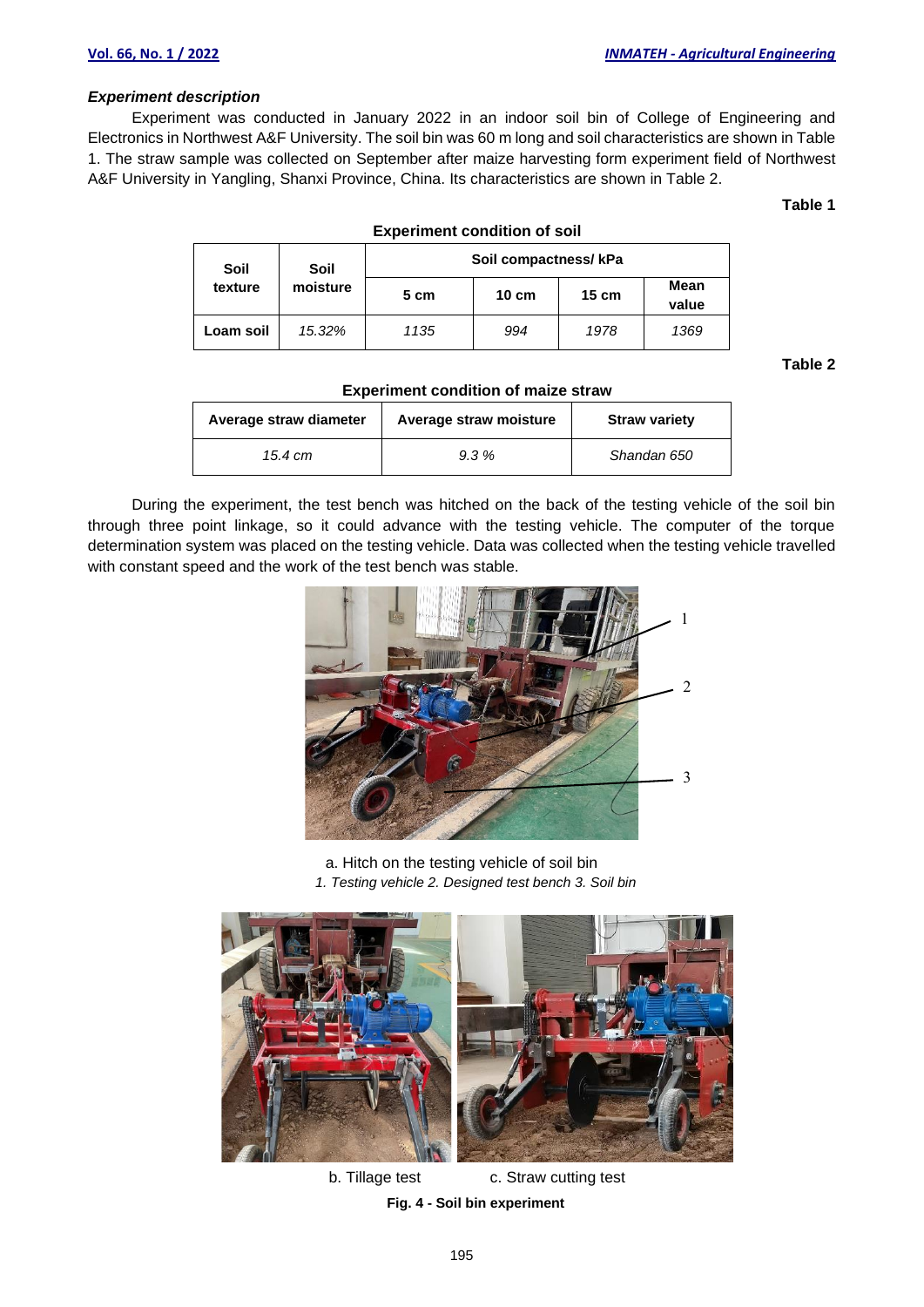# **Tillage depth stability**

In order to determine the operation performance of the test bench, tillage depth and tillage depth stability were determined after operation. Ten testing points were determined at each row and three rows were determined. Average tillage depth could be obtained easily. Tillage depth stability was calculated as follow:

$$
\begin{cases}\na_j = \frac{\sum_{i=1}^{n_j} a_{ji}}{n_j} \\
S_j = \sqrt{\frac{\sum_{i=1}^{n_j} (a_{ji} - a_j)^2}{n_j - 1}} \\
V_j = \frac{S_j}{a_j} \times 100 \\
U_j = 100 - V_j\n\end{cases}
$$
\n(4)

Where  $a_i$  was the mean value of tillage depth at route  $j$ , cm;  $a_{ii}$  was the tillage depth of point  $i$  at route *j*, cm; *n<sup>j</sup>* was the determining number of route *j*; *S<sup>j</sup>* was the standard deviation of route *j*, cm; *Vj* was the variable coefficient of tillage depth at route *j*, %; *U<sup>j</sup>* was the tillage depth stability of route *j, %.*

# *Determination of rotation speed*

The rotation speed is one of the main factors affecting straw cutting performance, therefore it is important to collect rotation speed data during the experiment. The rotation speed was determined by a proximity speed sensor which could gather data when the distance of the sensor and metal material were closer than a certain value, which was 5 mm. The sensor was produced by Youyide Company in Dongguan, Guangdong Province. In order to improve the accuracy of the collected date, a notch disk was made with 10 teeth, so in each circle, the sensor could collect 10 signals, and the real rotary speed was calculated by the system and displayed on the screen.

# *Determination of torque requirement*

FC-DAQ torque determining system was produced by Shanghai Forcechina Measurement Technology Company in Shanghai, China. The system consisted of a torque sensor, a storage battery and a computer. The torque sensor rotated with the shaft and its power was supplied by the storage battery, the torque data could be collected in real time and recorded by computer. Then the average torque was calculated and torque data could be used for analysis.

#### **RESULTS**

As observed during the tillage and straw cutting test, the test bench could rotate smoothly and operate well. Specific results of the tested index are described and discussed as follows.

## *Tillage depth stability*

As shown in Table3, while target tillage depth was 10cm, the average value of actual tillage depth was 9.9, 10.0 ,10.1 cm in three experiment travels, respectively, and the depth stability was 88.4%, 86.8% and 86.5%, respectively, with an average value of 87.2%, which is higher than the requirement of National standard of 85% for rotary tiller. The results indicated that the test bench could operate steady and satisfy the experiment requirement.

**Table 3**

| Tillage depth of three testing rows (cm) |                 |                 |                 |  |  |
|------------------------------------------|-----------------|-----------------|-----------------|--|--|
| <b>Testing point</b>                     | <b>Travel 1</b> | <b>Travel 2</b> | <b>Travel 3</b> |  |  |
|                                          | 9.7             | 10.1            | 10.2            |  |  |
| 2                                        | 10.0            | 9.9             | 10.3            |  |  |
| 3                                        | 10.0            | 10.0            | 10.0            |  |  |
| 4                                        | 9.9             | 10.0            | 9.9             |  |  |
| 5                                        | 9.8             | 9.8             | 10.0            |  |  |
| 6                                        | 9.9             | 10.1            | 10.3            |  |  |
| $\overline{7}$                           | 10.0            | 9.9             | 10.1            |  |  |
| 8                                        | 9.9             | 10.2            | 10.2            |  |  |
| 9                                        | 10.1            | 9.8             | 10.2            |  |  |
| 10                                       | 10.0            | 10.0            | 10.2            |  |  |
| Mean value                               | 9.9             | 10.0            | 10.1            |  |  |
| Stability                                | 88.4%           | 86.8%           | 86.5%           |  |  |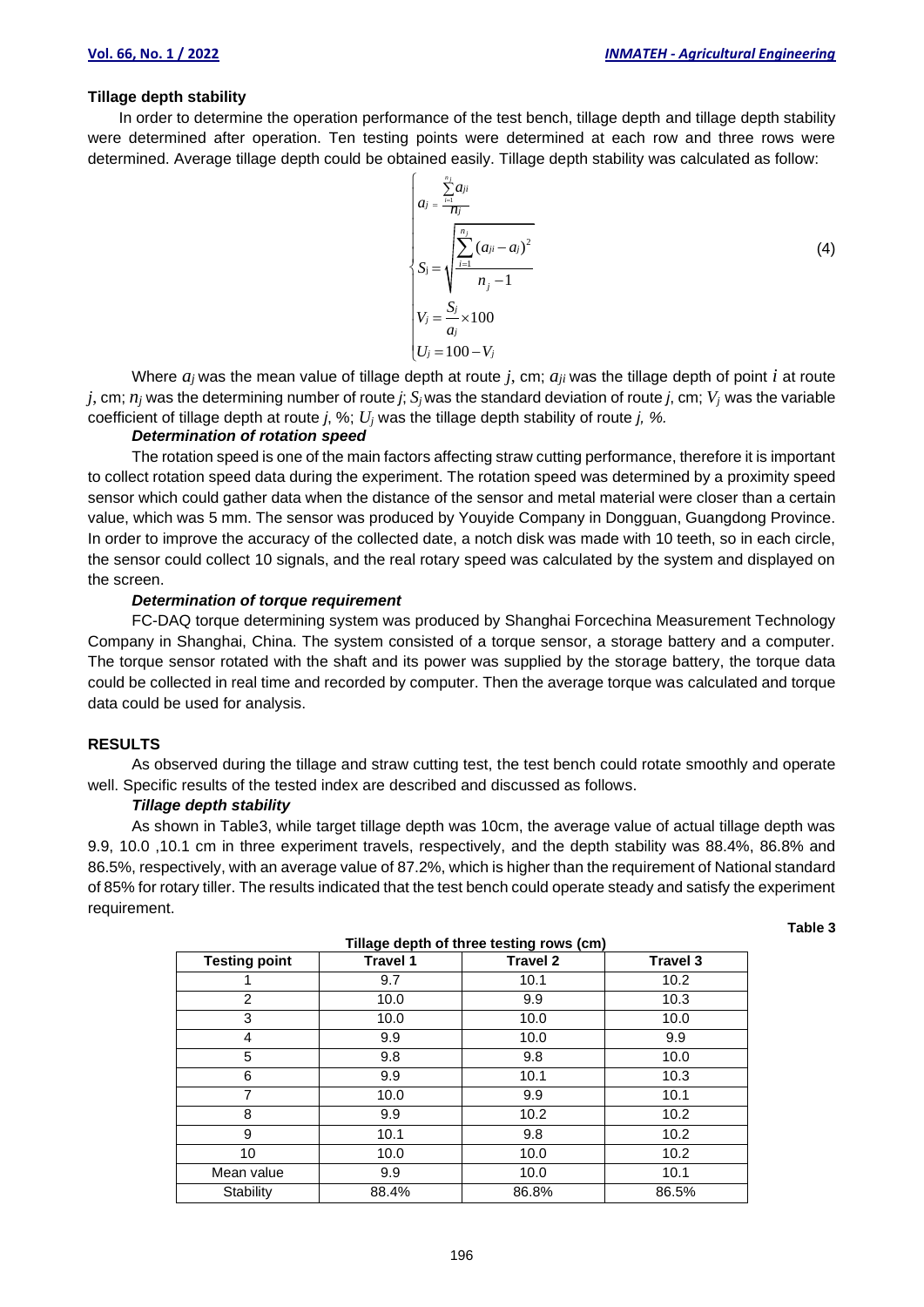#### *Torque requirement of tillage test*

Real time torque requirement of the tillage test and idling test of the test bench under three different rotation speeds is shown in Fig. 5. As we can see, the torque was relatively steady with a fluctuation in an acceptable range, which may be attributed to the texture of the soil and the vibration of the test bench equipment. Generally, the test bench could operate well.



**Fig. 5 - Torque requirement of the test bench**

The average tillage torque requirement of the tillage test and idling test was calculated and the variance analysis was done, as shown in Fig. 6 and Table 4. The average torque requirement of tillage test was 193.7, 238.2 and 271.7 N·m under the rotation speed of 100, 200 and 300 r/min. The torque requirement increased significantly with the increase of rotation speed for tillage test. The same trend was also found in the average torque requirement of idling test, of which the torque requirement was 3.3, 3.7 and 3.9 N·m under the rotation speed of 100, 200 and 300 r/min. And the differences were highly significant. This phenomenon was also found by *Fang et al., (2016),* and *Xiong et al., (2018),* for the torque requirement of rotary tillage test, and the reason may be that, with the increase of rotation speed, the blade cut and threw more soil at certain period, so the friction and throwing resistance increased.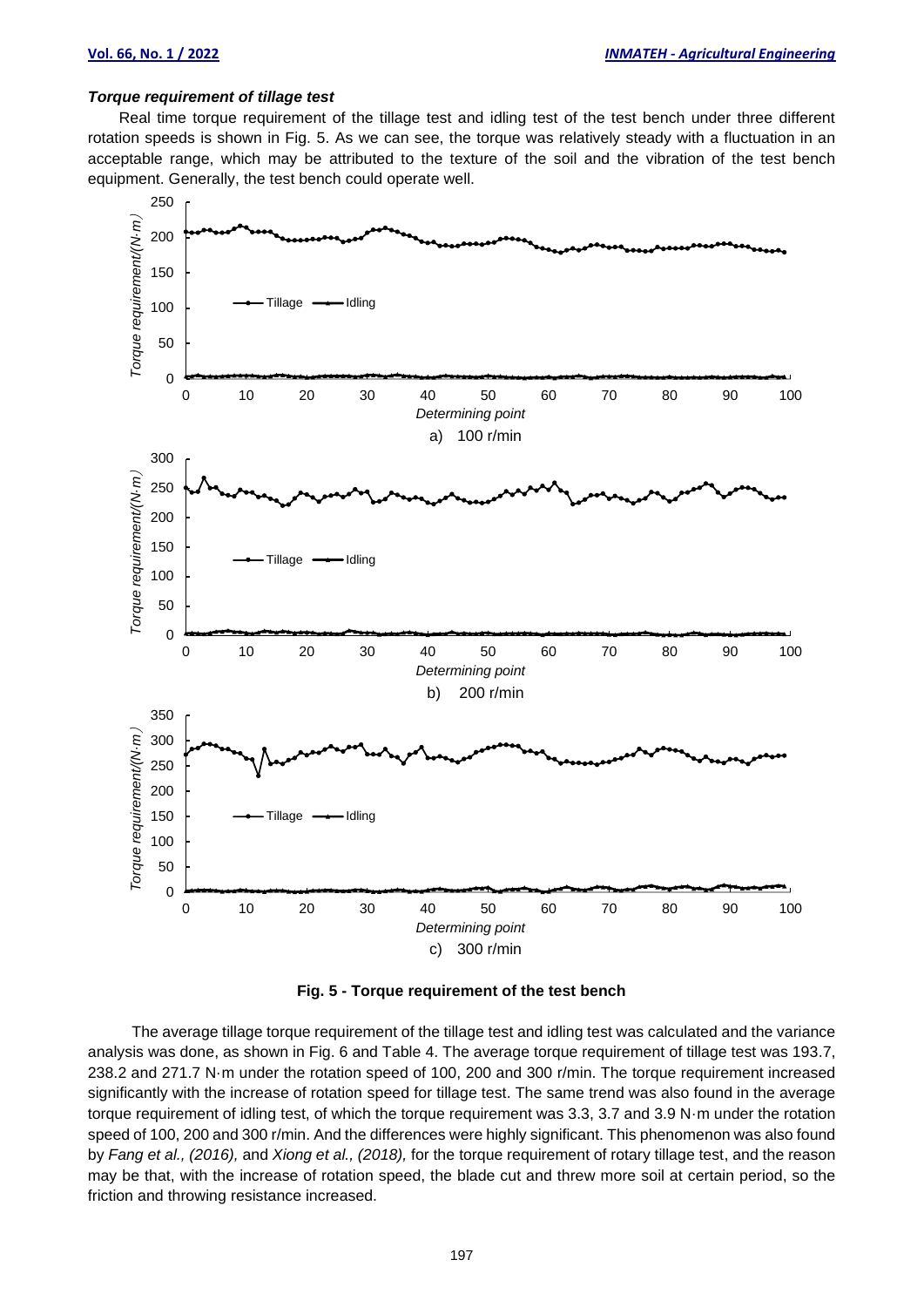

**Fig. 6 – Average torque requirement of tillage test**

# **Table 4**

| <u>rananoc anaryois or the average torque requirement</u>                             |                        |                   |                      |             |         |                        |                     |
|---------------------------------------------------------------------------------------|------------------------|-------------------|----------------------|-------------|---------|------------------------|---------------------|
|                                                                                       | Source of<br>variation | Sum of<br>squares | Degree of<br>freedom | Mean square | F       | P-value                | <b>Significance</b> |
| Tillage<br>Test                                                                       | interclass             | 309693.3          | 2                    | 154846.6    | 1408.01 | $3.4 \times 10^{-153}$ | $***$               |
|                                                                                       | <i>intraclass</i>      | 32992.65          | 300                  | 109.9755    |         |                        |                     |
|                                                                                       | Total                  | 342685.9          | 302                  |             |         |                        |                     |
| Idling<br>test                                                                        | interclass             | 399.9416788       | $\overline{2}$       | 199.9708394 | 36.80   | $5.1 \times 10^{-15}$  | $***$               |
|                                                                                       | intraclass             | 1630.520695       | 300                  | 5.435068984 |         |                        |                     |
|                                                                                       | Total                  | 2030.462374       | 302                  |             |         |                        |                     |
| Note: ** indicates highly significant, $P<0.01$ ; * indicates significant, $P<0.05$ . |                        |                   |                      |             |         |                        |                     |

## **Variance analysis of the average torque requirement**

# **Straw cutting test**

With the increase of rotation speed of the blade, straw cutting performance changed. As shown in Fig. 7, the straw could not be cut off at the rotation speed of 50 r/min, and when the speed increased to 100 r/min, the straw sample was ruptured (Fig. 7 a). And when the rotary speed increased as high as 200 r/min, the straw was cut off, as shown in Fig. 7 b. The results indicated that the critical speed when the straw was cut off was between 100-200 r/min for the collected straw samples under supported cutting manners, which was in accordance with the results of study by *Ma et al., (2006),* and *Lu, (2014)*. These results indicate that the test bench was reasonably designed, and the specific critical speed should be investigated further.





**Fig.7 - Results of straw cutting test**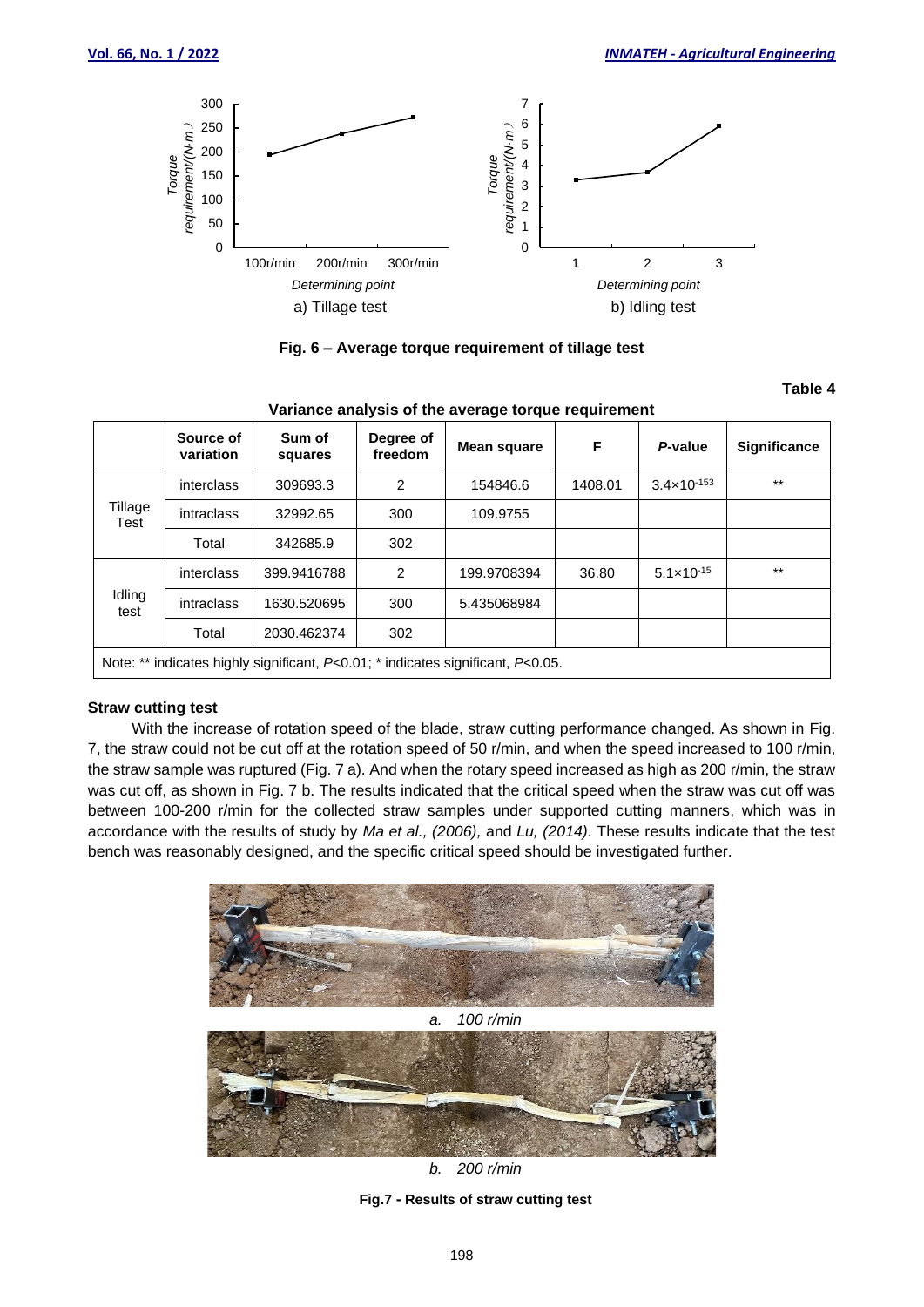#### **CONCLUSIONS**

(1) A straw cutting and seedbed tillage performance test bench for rotation type anti-blocking device of no-minimum till seeder was developed. It mainly comprises the frame, torque sensor, speed sensor, speedadjustable motor, land wheel, and rotation type blades. With this test bench, travel speed, tillage depth, rotation speed of the blade and supporting manner of the straw could be adjusted, torque and rotation speed of the test bench could be collected.

(2) Key structural parameters and working parameters of the test bench were designed. The rotation radius of the blade was 275 mm, the rotation speed was designed to change between 0-300 r/min via the speed-adjustable motor and the transmission ratio was 19:30.

(3) The soil tillage and straw cutting performance test was conducted successfully. The torque was steady and fluctuated in a limited range, and tillage depth stability was 87.2%, higher than the national standard of China. It indicates that the test bench could operate well.

(4) Results of the tillage experiment showed that torque requirement of tillage and idling test both increased with the increase of rotation speed significantly; results of the straw cutting test preliminarily found that the critical cutting speed under supported cutting was between 100-200 r/min under the given condition.

#### **ACKNOWLEDGEMENT**

This work was supported by the National Natural Science Foundation of China (No. 32101630), the grant of China Postdoctoral Science Foundation (No. 2020M683578), the grant of the Fundamental Research Funds for the Central Universities (No. 2452019204) and the grant of Key R&D Programs in Shaanxi Province (2019NY-176).

#### **REFERENCES**

- [1] Cameron M. P., Liang X. Q., Bruce A. L., Groenigen K. J. V., Lee J., Lundy M. E., Gestel N. V., Six J., Venterea T. R., Kessel C. V. (2014). Productivity limits and potentials of the principles of conservation agriculture [J]. *Nature*, 517:365-368.
- [2] Fang H. M., Ji C. Y., Zhang Q. Y., Guo J. (2016). Force analysis of rotary blade based on distinct element method (基于离散元法的旋耕刀受力分析) [J]. *Transactions of the Chinese Society of Agricultural Engineering*, 32(21): 54-59.
- [3] Friedrich T., Derpsch R. and Kassam A. (2012). Overview of the global spread of conservation agriculture. Field Actions Science Reports, *Special issue 6 (2012) on Reconciling Poverty Eradication and Protection of the Environmen*t. Available at: http://factsreports.revues.org/1941 (accessed 5 December).
- [4] Gao H. W., Li W. Y., Li H. W. (2003). Conservation tillage technology with Chinese characteristics (中 国特色保护性耕作技术) [J]. *Transactions of the CSAE*, 19(3):1-4.
- [5] Gao H. W., Li H. W., Yao Z. L. (2008) Study on the Chinese light no-till seeders (我国轻型免耕播种机研 究) [J]. *Transactions of the Chinese Society for Agricultural Machinery*, 39(4):78-82.
- [6] Geng D. Y., Zhang D. L., Wang X. Y., Yang Z. D. (2011). *Newly organized agricultural mechanics* [M]. National Defense Industry Press. Beijing.
- [7] He J., Li H. W., Chen H.T., Lu C. Y., Wang Q. J. (2018). Research progress of conservation tillage technology and machine (保护性耕作技术与机具研究进展) [J]. *Transactions of the Chinese Society for Agricultural Machinery*. 49(4): 1-19.
- [8] Hou J. L., Jiang T., Wu Y. Q., Liu L., Lv Z. X., Yang Q.Y. (2014). Design and experiment of wheat straw cutting reciprocating test bench (小麦秸秆往复式切割试验台设计与应用) [J]. *Transactions of the Chinese Society for Agricultural Machinery*. (S1):101-106.
- [9] Li Y. L., Song J. N., Dong X. Q., Zhang J. K., Wang J. C. (2012). Design of test device for rotary tiller components based on soil bin (基于土槽试验台的旋转耕作部件试验装置设计) [J]. *Transactions of the Chinese Society of Agricultural Engineering*, 28(17): 38-43.
- [10] Lu C. Y. (2014). *Study on anti-blocking technology and device of rotary cutting with slide plate pressing straw for no-till planter* (免耕播种机滑板压秆旋切式防堵技术与装置研究) [D]. China Agricultural University. Beijing.